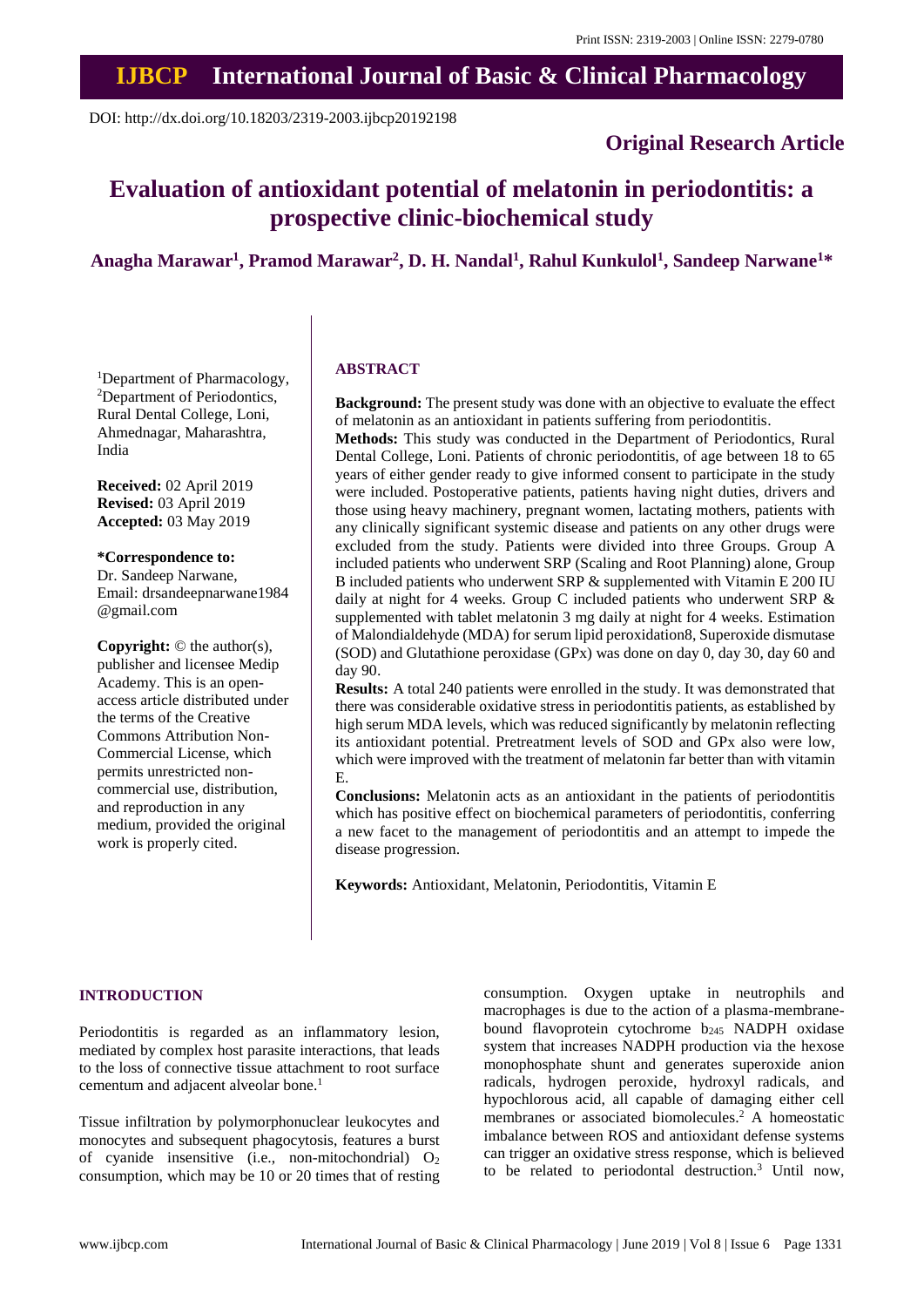primary clinical weapons against periodontal disease have been scaling and root planning (SRP), antibiotics and surgery. Antioxidants, if given, can act systemically to support the body's natural immune system.

Melatonin is a ubiquitous natural neurotransmitter like compound produced primarily by pineal gland.<sup>4</sup> Melatonin is identified as a powerful direct free radical scavenger and indirect antioxidant.<sup>5</sup> Melatonin reduces oxidative stress by several means. It is an active scavenger of both the highly toxic hydroxyl radical (OH), produced by 3 electron reduction of oxygen and peroxy radical which is generated during unsaturated lipid peroxidation. Melatonin also stimulates some important antioxidant enzymes, i.e., superoxide dismutase (SOD), glutathione peroxidase  $(GPx)$  and glutathione reductase.<sup>6</sup> Melatonin additionally may stimulate the proliferation and synthesis of type I collagen and bone formation.<sup>7</sup> Furthermore, many studies have proved that salivary, melatonin level varies according to the degree of periodontal disease indicating that salivary melatonin may act to protect the body from external body insults. Therefore, melatonin supplementation, i.e., synthetic version of hormone melatonin may be potentially valuable in the treatment of periodontal diseases.<sup>6</sup> Considering the above mentioned functions of melatonin, this study was designed to evaluate the ability of melatonin supplementation to raise the antioxidant capacity levels, to reduce lipid peroxidation and thereby to reduce the periodontal inflammation. This study is also aimed to compare the efficacy of melatonin and vitamin E supplementation as antioxidants in periodontal diseases. Present study was designed with an objective to determine the effect of melatonin and vitamin E on lipid peroxidation and antioxidant enzymes in periodontal disease.

## **METHODS**

The present study was a prospective longitudinal type of study. The study commenced after the approval of Institutional ethical committee of Pravara Institute of Medical Sciences, Ahmednagar, Maharashtra, India. Patients satisfying the inclusion and exclusion criteria were included in the study after taking their written informed consent. Study was conducted at collaboration with the Department of Periodontics and Oral Implantology, Rural Dental College and Department of Biochemistry, Rural Medical College and Hospital, Loni. The study was carried out during the period of January 2008 to December 2008. The subjects enrolled for this study were selected from the Out Patient Department of Periodontics, Rural Dental College, Loni, Maharashtra, India.

### *Inclusion criteria*

Patients of chronic periodontitis, of age between 18 to 65 years of either gender ready to give informed consent to participate in the study were included.

#### *Exclusion criteria*

Postoperative patients, patients having night duties, drivers and those using heavy machinery, pregnant women, lactating mothers, patients with any clinically significant systemic disease and patients on any other drugs were excluded from the study. Grouping: Depending on the treatment received, the patients were divided into three groups as Group A included patients who underwent SRP (Scaling and Root Planning) alone, Group B who underwent SRP and supplemented with vitamin E 200 IU daily at night for 4 weeks. Group C included Patients who underwent SRP and supplemented with tablet melatonin 3 mg daily at night for 4 weeks.

## *Methodology*

The study participants visited on day 0, day 30, day 60 and day 90. During the baseline visit scaling and root planning was performed in all patients. During these visits the estimation of Malondialdehyde (MDA) for serum lipid peroxidation, Superoxide dismutase (SOD) and Glutathione peroxidase  $(GPx)$  was done.<sup>8-10</sup> Statistical analysis was done by applying 'Z' test of difference between two sample means for comparison of MDA, SOD and GPx among the three groups.

#### **RESULTS**

In the present study, a total 240 patients were enrolled and evaluated in 2008.

| Age in yrs | <b>Group A</b> |            | Group B      |            | <b>Group C</b> |              |
|------------|----------------|------------|--------------|------------|----------------|--------------|
|            | M              |            | M            |            | M              |              |
| $<$ 40     | 24 (30%)       | 6(7.5%)    | 14 (17.5%)   | 23 (28.7%) | $17(21.2\%)$   | 11 (13.7%)   |
| $40 - 50$  | 23 (28.7%)     | 15 (18.7%) | $17(21.2\%)$ | 12(15%)    | 16(20%)        | $17(21.2\%)$ |
| 50-60      | $10(12.5\%)$   | $2(2.5\%)$ | 16(20%)      | 12(15%)    | 12(15%)        | 7(8.75%)     |
| Total      | 57 (71.2%)     | 23 (28.7%) | 47 (58.7%)   | 33 (41.2%) | 45 (56.2%)     | 35 (43.7%)   |

**Table 1: Age and sex wise distribution of the subjects under study.**

Table 1 shows the age and sex wise distribution of the subjects in all 3 groups under study. All the three groups consisted of 80 subjects each. Group A consisted of 71.25% male and 28.75% female patients. Male patients in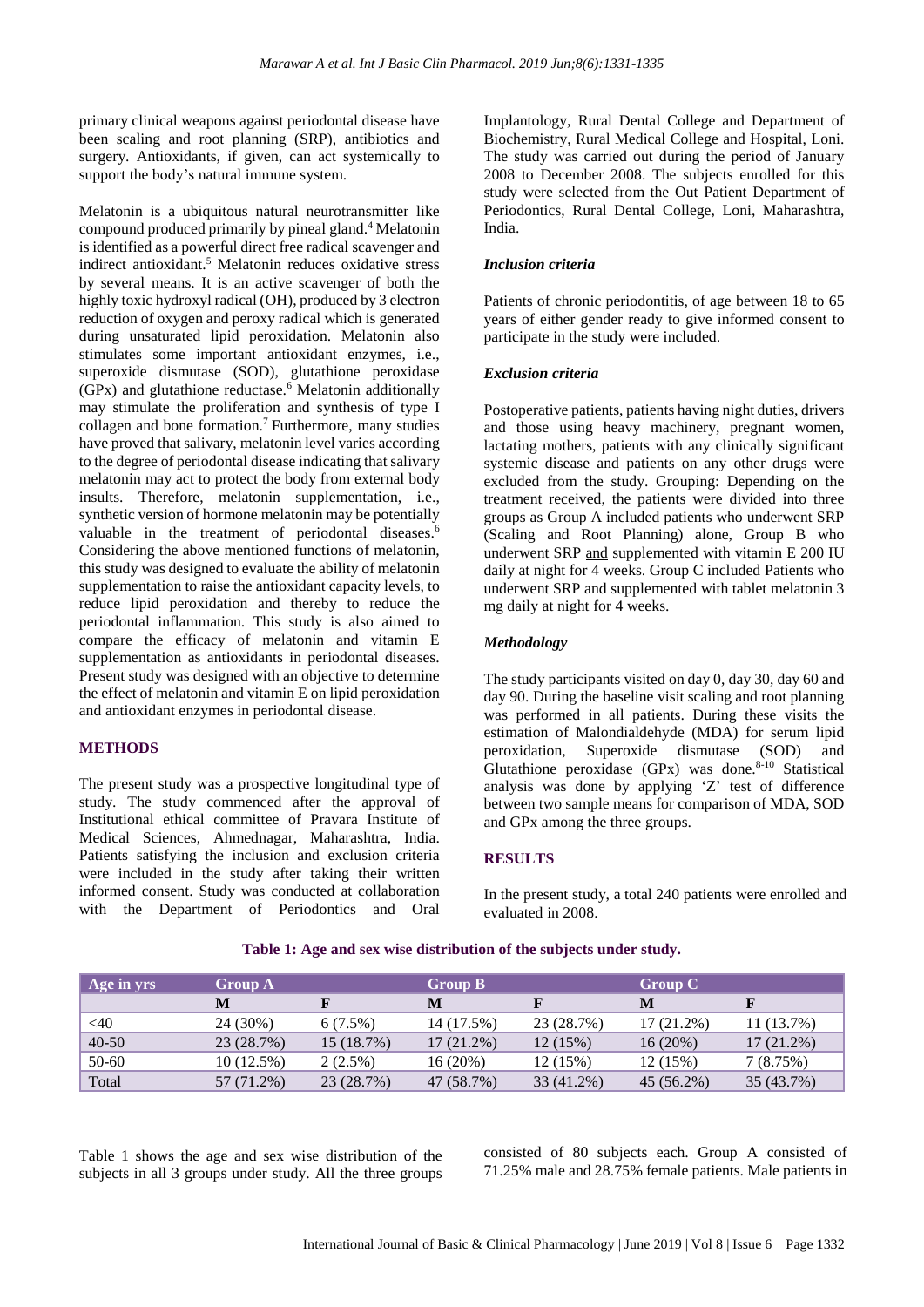Group B were 58.75% and female 41.25%. There were 56.25% male and 43.75% female patients in Group C.

From the Table 2 and Figure 1, it can be seen that, by applying 'Z' test of difference between two sample means, there is a highly significant decrease in mean values of MDA in group B when compared with group A at  $3<sup>rd</sup>$  visit

 $(p<0.01)$ , while there was significant rise during all visits except significant fall during visit 3 in MDA values when Group C and Group A were compared. Also, there was statistically significant rise in MDA during visits 1 and 2 respectively, when Group C was compared with Group B.

**Table 2: Comparison of mean values of lipid peroxidation and antioxidants at four visits in all groups.**

|                                         | <b>Group A (Mean±SD)</b> | <b>Group B (Mean±SD)</b> | <b>Group C</b> (Mean±SD)            |  |  |  |  |  |
|-----------------------------------------|--------------------------|--------------------------|-------------------------------------|--|--|--|--|--|
| Malondialdehyde (MDA)- nmol/ml          |                          |                          |                                     |  |  |  |  |  |
| Base line visit                         | $4.19 \pm 0.52$          | $4.71 \pm 1.14*$         | $5.49 \pm 1.00$ **                  |  |  |  |  |  |
| Visit $1st$                             | $3.96 \pm 0.58$          | $3.89 \pm 0.88$          | $4.57 \pm 1.18$ **                  |  |  |  |  |  |
| Visit $2nd$                             | $4.18 \pm 0.58$          | $3.99 \pm 1.30$          | $4.50 \pm 1.29$ **                  |  |  |  |  |  |
| Visit 3rd                               | $4.21 \pm 0.60$          | $3.91 \pm 1.17*$         | $3.61 \pm 1.27$ *                   |  |  |  |  |  |
| Superoxide dismutase (SOD)- Units/mg Hb |                          |                          |                                     |  |  |  |  |  |
| Base line visit                         | $2590.33 \pm 263.96$     | 2137.58±537.28*          | $2199.50 \pm 460.03*$               |  |  |  |  |  |
| Visit $1st$                             | $2571.62 \pm 208.27$     | 3435.42±521.72*          | $2862.51 \pm 873.11$ * <sup>*</sup> |  |  |  |  |  |
| Visit 2 <sup>nd</sup>                   | $2585.43 \pm 210.68$     | 2420.82±407.05*          | 2859.37±896.78**                    |  |  |  |  |  |
| Visit 3rd                               | $2543.94 \pm 198.48$     | 3468.10±425.84*          | 3428.52±904.43*                     |  |  |  |  |  |
| Glutathione peroxidase (GPx)- mgHb/min  |                          |                          |                                     |  |  |  |  |  |
| Base line visit                         | $0.74 \pm 1.50$          | $0.70 \pm 0.12$          | $0.70 \pm 0.12$                     |  |  |  |  |  |
| Visit $1st$                             | $0.78 \pm 0.15$          | $1.72 \pm 0.47*$         | $2.13 \pm 0.54$ **                  |  |  |  |  |  |
| Visit $2nd$                             | $0.79 \pm 0.13$          | $1.90 \pm 0.53*$         | $2.08 \pm 0.52$ **                  |  |  |  |  |  |
| Visit 3rd                               | $0.77 \pm 0.12$          | $2.01 \pm 0.55$ *        | $2.02 \pm 0.53*$                    |  |  |  |  |  |

\*P<0.01 vs Group A ('Z' test of difference between two sample means), # P<0.01 vs Group B ('Z' test of difference between two sample means)



#### **Figure 1: Comparison of mean values of malondialdehyde at four visits amongst all the groups.**

On comparing the SOD values, there was a statistically significant increase during visit 1 and 3 and statistically significant decrease during visit 2 respectively, on comparing group B with group A. On comparing Group C with Group A, there was significant elevation of the SOD values during all visits. Also, the SOD values were significantly lower and higher during the visits 1 and respectively when group C was compared with Group B. (Table 2 and Figure 2).



#### **Figure 2: Comparison of mean values of superoxide dismutase at four visits amongst all the groups.**

Table 2 and Figure 3 shows that GPx values were significantly lower during Visit 1, while the values were significantly higher during visits 2 and 3 on comparing Group B with Group A. GPx values of all three visits were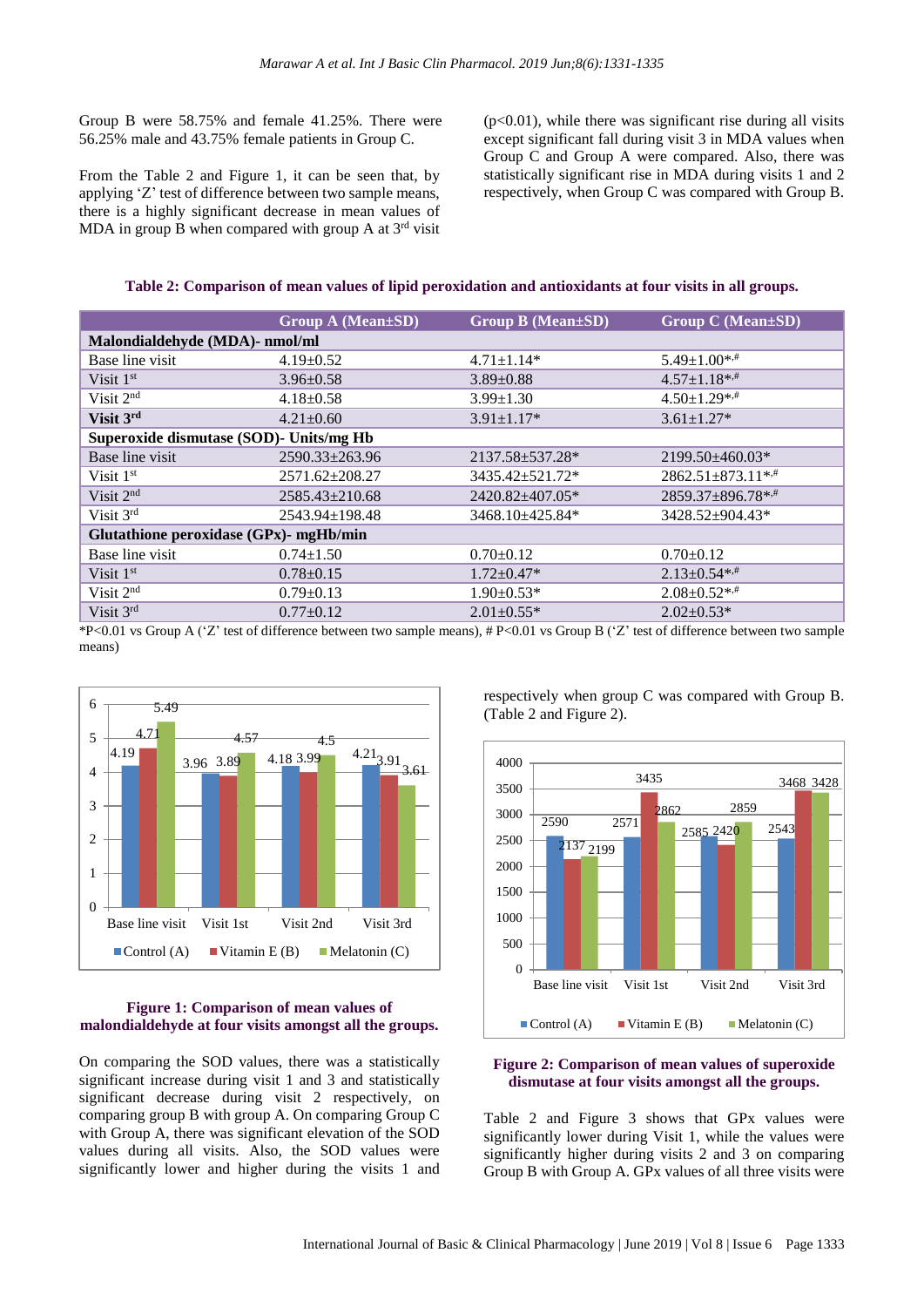significantly higher when Group C was compared with Group A. Also, the GPx values were higher during visits 2 and 3 when Group C was compared with Group B.



#### **Figure 3: Comparison of mean values of glutathione peroxidase at four visits amongst all the groups.**

## **DISCUSSION**

The aim of this study was to evaluate the effects of administration of oral melatonin on the oxidative stress in periodontitis patients in rural population.

In subgroup analysis of lipid peroxidation and antioxidants level, it was seen that the study groups treated with vitamin E and melatonin showed a significant decrease in serum malondialdehyde (MDA) levels from baseline to posttreatment levels. High pre-treatment levels of MDA (nmol/ml) in all the groups  $(4.19 \pm 0.52, 4.71 \pm 1.14)$  and  $5.49 \pm 1.00$ ) indicate the presence of oxidative stress in these patients and serves as a biomarker of lipid peroxidation. A study to evaluate the protective effect of melatonin on oxidative stress demonstrated significant decrease in values of MDA after treatment with melatonin, reflecting increased lipid peroxidation because of oxidative stress.<sup>11</sup> There are large numbers of studies demonstrating the protective effect of melatonin on lipid peroxidation in different clinical settings.

There was a highly significant decrease in the mean values of MDA in group B when compared with group A at 3<sup>rd</sup> visit. Mean value of MDA showed highly significant decrease in group C when compared with group A at all the visits  $(p<0.01)$ . Group C showed highly significant decrease in MDA level when compared with group B at 1st and  $2<sup>nd</sup>$  visits (p<0.01). These results show that melatonin treated group was better in reducing MDA levels as compared to both the other groups. Similarly, the study conducted by Ghosh G et al states that melatonin is generally more effective than vitamin E for neutralizing the free radicals normally responsible for more than half of the free radical damage of the body (causing lipid peroxidation).<sup>12</sup>

Superoxide dismutase (SOD) is the antioxidant enzyme which helps to remove the superoxide radical from tissues by spontaneous dismutation to hydrogen peroxide. In oxidative stress the levels of SOD are insufficient to remove large amount of free radicals from the tissue. Our study showed that pre treatment levels of SOD were low in all the groups (2590.33±263.96, 2137.58±537.28, 2199.50±460.03) which was significantly increased in group B and C after supplementation with vitamin E and melatonin. It showed that there was a highly significant increase in mean values of SOD in group B and C when compared with group A  $(p<0.01)$  at most of the visits. But the increase in levels of SOD was highly significant in group C as compared to group B at  $2<sup>nd</sup>$  visit. Thus, our study proved that vitamin E treated group was better than control group and melatonin treated group was better than both the other groups. Similar improvement in all the antioxidant enzymes like SOD, GPx and catalase was shown by the study 'Effect of melatonin on antioxidant enzymes in human diabetic skin fibroblasts' conducted by Ewa Kilanczyk and Maria Bryszewska.<sup>13</sup>

Glutathione peroxidase (GPx) is the antioxidant enzyme present in the extracellular environment responsible for conversion of reduced glutathione (GSH) to its oxidized form (GSSG), thus reducing the free radical load in the body. Our study showed that there was a significant increase in the activity of GPx after treatment with vitamin E and melatonin as compared with the control group. There was a highly significant increase in the mean values of GPx in group B and C when compared with group A at all the visits, and group C at  $1<sup>st</sup>$  and  $2<sup>nd</sup>$  visits (p<0.01) when compared with group B. The study 'Melatonin increases activities of glutathione peroxidase and superoxide dismutase in fetal rat brain conducted by Okatani Y et al also states that GSH-Px activity in fetal brain homogenates increased significantly  $(p<0.01)$  after melatonin administration.<sup>14</sup>

Ghosh G et al, studied that melatonin has no morphophysiological barriers and is readily available in cytosol; whereas vitamin E is primarily confined to the lipid membrane.<sup>12</sup> Thus, it is likely that melatonin is more effective antioxidant in the cytosol than vitamin E. Melatonin is generally more effective than vitamin E, glutathione or such other antioxidantsfor neutralizing **.**OH, the free radical responsible for more than half of the free radical damage in the body. In addition to the **.**OH and peroxyl radical, melatonin neutralizes superoxide, singlet oxygen, hydrogen peroxide and hypochlorous acid. Melatonin increase gene expression and activity of antioxidant enzymes GPx, SOD and catalase. Moreover, not only melatonin, but several endogenously generated metabolites of melatonin, functions as free radical scavenger. These could be some of the reasons of superiority of melatonin over vitamin E.